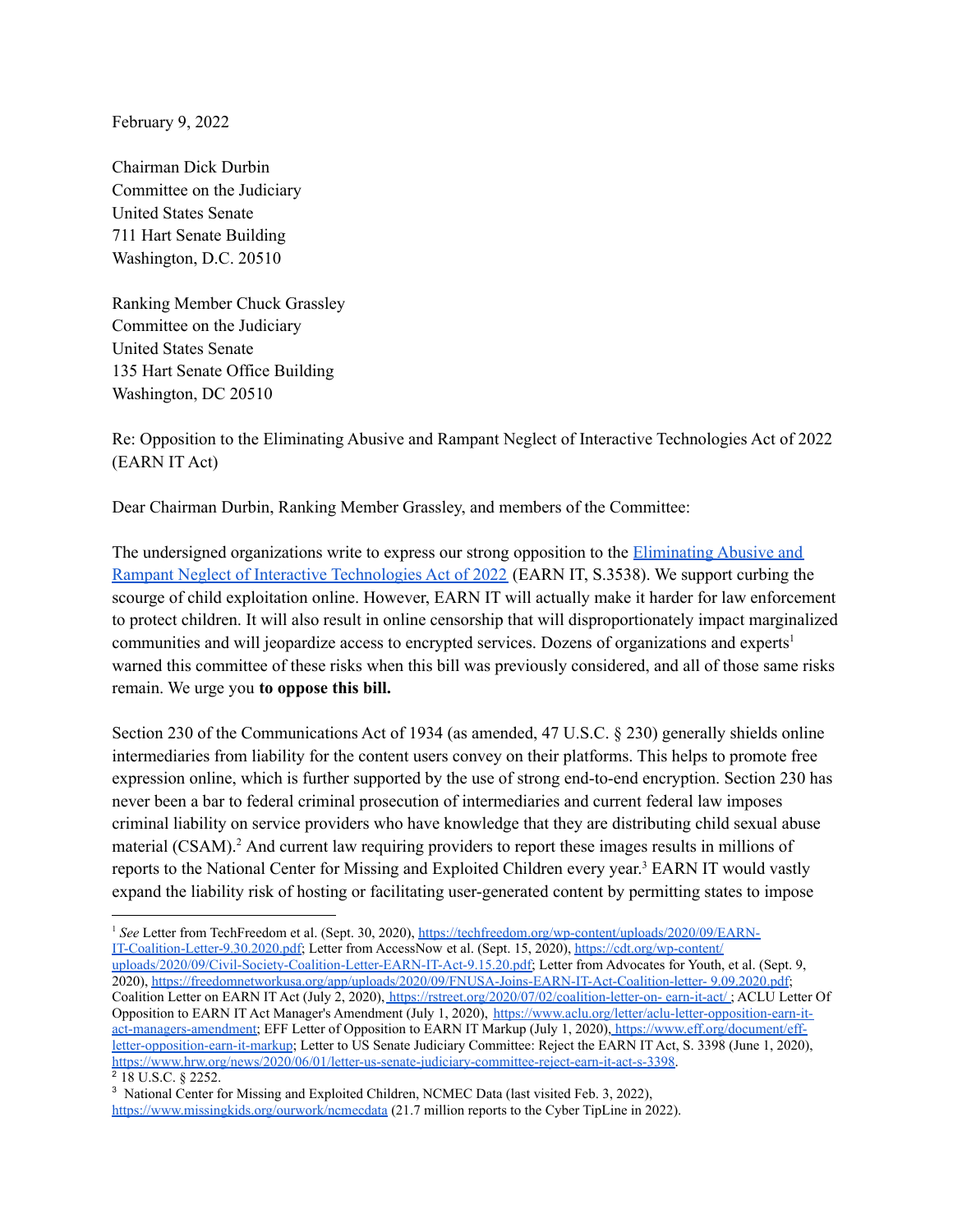criminal liability when providers are "reckless" or "negligent" in keeping CSAM off their platforms; EARN IT also exposes them to civil liability under state laws with similar mens rea requirements but subject to much lower standards of proof. These changes will threaten our ability to speak freely and securely online, and threaten the very prosecutions the bill seeks to enable.

# **The EARN IT Act Threatens Free Expression**

EARN IT would repeal platforms' Section 230 liability shield for any state criminal and civil law prohibiting the "distribution" or "presentation" of CSAM. <sup>4</sup> EARN IT places no *mens rea* limitation on these laws, which means states will be free to impose any liability standard they please on platforms, including holding platforms liable for CSAM they did not actually know was present on their services. 5 Nothing in the bill would prevent a state from passing a law in the future holding a provider criminally responsible under a "reckless" or "negligence" standard. At least one state, Florida, already imposes a lower standard for liability on CSAM distribution than the federal standard, allowing liability for distributors that did not have actual knowledge. <sup>6</sup> By opening providers up to significantly expanded liability, the bill would make it far riskier for platforms to host user-generated content. Facing potential liability under dozens of laws regulating conduct at different standards, providers may simply choose to forgo hosting user content. For those who forge on, in order to mitigate the legal risks inherent in the massive expansion of liability under state law enabled by EARN IT, providers will engage in overbroad censorship of online speech, especially content created by diverse communities, including LGBTQ individuals, whose posts are disproportionately labeled erroneously as sexually explicit, <sup>7</sup> and content carried on platforms ranging from social media apps to video game websites designed for minors and young adults. 8

Looking to the past as prelude to the future, the only time that Congress has limited Section 230 protections was in the Allow States and Victims to Fight Online Sex Trafficking Act of 2017 (SESTA/FOSTA). That law purported to protect victims of sex trafficking by eliminating providers' Section 230 liability shield for "facilitating" sex trafficking by users. According to a 2021 study by the US Government Accountability Office, however, the law has been rarely used to combat sex trafficking.<sup>9</sup>

<sup>7</sup> John Hudson, The Controversy Over Facebook's Gay Kissing Ban Isn't Over, The Atlantic (Apr. 22, 2011),

<sup>4</sup> Indeed, EARN IT opens providers up to lawsuits and criminal charges beyond distribution of CSAM. The bill would permit liability for state criminal and civil law "regarding the advertisement, promotion, presentation, distribution, or solicitation of child sexual abuse material" as defined in federal law, with disastrous consequences. *See* Ben Horton, EARN It's State-law Exemption Would Create Bewildering Set of Conflicting Standards for Online Speech, Center for Democracy & Technology (Aug. 11, 2020), [https://cdt.org/insights/earn-its-state-law-exemption-would-create-bewildering-set-of-conflicting-standards-for-online](https://cdt.org/insights/earn-its-state-law-exemption-would-create-bewildering-set-of-conflicting-standards-for-online-speech)[speech](https://cdt.org/insights/earn-its-state-law-exemption-would-create-bewildering-set-of-conflicting-standards-for-online-speech).

 $5$  EARN IT would allow state laws to hold services liable for user content even when it cannot be shown that they should have known of specific content (constructive knowledge). Recklessness is an even lower standard, requiring only that a defendant consciously disregarded a substantial and unjustified risk.

<sup>&</sup>lt;sup>6</sup> Florida law broadly criminalizes the transmission of CSAM. Fla. Stat. § 847.0137(2) (stating that "any person in this state who knew or reasonably should have known that he or she was transmitting child pornography...commits a felony of the third degree").

<sup>8</sup> Ben Horton, *supra* n.4. <https://www.theatlantic.com/technology/archive/2011/04/controversy-over-facebooks-gay-kissing-ban-isnt-over/349921/>; Harry Readhead, Facebook criticised for removing lesbian kiss photo posted to mark anti-homophobia day, Metro (May 20, 2014), [https://metro.co.uk/2014/05/20/facebook-criticised-for-removing-lesbian-kiss-posted-to-mark-anti-homophobia-day-4733954/.](https://metro.co.uk/2014/05/20/facebook-criticised-for-removing-lesbian-kiss-posted-to-mark-anti-homophobia-day-4733954/)

<sup>9</sup> Government Accountability Office. (2021). Sex Trafficking: Online Platforms and Federal Prosecutions. (GAO Publication No. 21-385), <https://www.gao.gov/assets/gao-21-385.pdf> (reporting that the Department of Justice had brought just one case under FOSTA, which at the time of the report remained in court with no restitution sought, and that only one individual had pursued civil damages, in a case that was dismissed).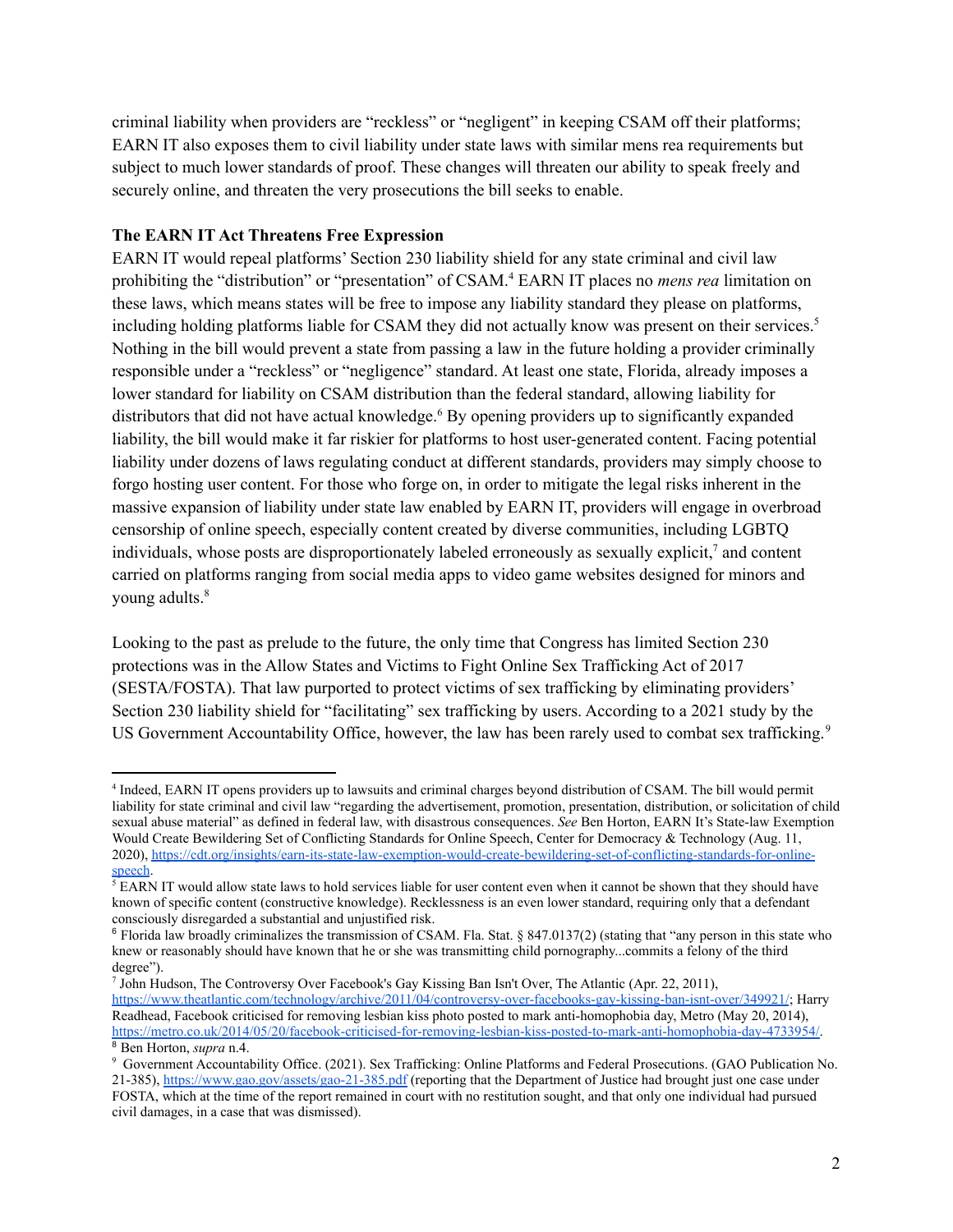Instead, it has forced sex workers, whether voluntarily engaging in sex work or forced into sex trafficking against their will, offline and into harm's way.<sup>10</sup> It has also chilled their online expression generally, including the sharing of health and safety information, and speech wholly unrelated to sex work.<sup>11</sup> Moreover, these burdens fell most heavily on smaller platforms that either served as allies and created spaces for the LGBTQ and sex worker communities or simply could not withstand the legal risks and compliance costs of SESTA/FOSTA. <sup>12</sup> Congress risks repeating this mistake by rushing to pass this misguided legislation, which also limits Section 230 protections.

### **The EARN IT Act Jeopardizes the Security of Our Communications**

End-to-end encryption ensures the privacy and security of sensitive communications such that only the sender and receiver can view them. This security is relied upon by journalists,<sup>13</sup> Congress,<sup>14</sup> the military,<sup>15</sup> domestic violence survivors,<sup>16</sup> union organizers,<sup>17</sup> and anyone who seeks to keep their communications secure from malicious hackers. Everyone who communicates with others on the internet should be able to do so privately. But by opening the door to sweeping liability under state laws, the EARN IT Act would strongly disincentivize providers from providing strong encryption. Section 5(7)(A) of EARN IT states that provision of encrypted services shall not "serve as an independent basis for liability of a provider" under the expanded set of state criminal and civil laws for which providers would face liability under EARN IT. Further, Section 5(7)(B) specifies that courts will remain able to consider information about whether and how a provider employs end-to-end encryption as evidence in cases brought under EARN IT. This language, originally proposed in last session's House

<sup>12</sup> See Danielle Blunt and Ariel Wolf, Erased The Impact of FOSTA-SESTA, Hacking//Hustling (2020), [https://hackinghustling.org/wp-content/uploads/2020/01/HackingHustling-Erased.pdf;](https://hackinghustling.org/wp-content/uploads/2020/01/HackingHustling-Erased.pdf) Makena Kelly, Democrats want data on how sex workers were hurt by online crackdown, The Verge (Dec. 17, 2019), [https://www.theverge.](https://www.theverge.com/2019/12/17/21026787/sesta-fosta-congress-study-hhs-sex-work-ro-khanna-elizabeth-warren-ron-wyden)

<sup>&</sup>lt;sup>10</sup> See Online Platforms and Sex Worker Discrimination, Hacking//Hustling (last visited Feb. 3, 2022), <https://hackinghustling.org/online-platforms-sex-worker-discrimination/> (continuously updated document listing companies, institutions, and products "that in some way discriminate or ban sex work or adult products OR have been shut down completely following increased anti-sex work legislation"); LaLa B Holston-Zannell, PayPal and Venmo are Shutting Out Sex Workers, Putting Lives and Livelihoods at Risk, ACLU (June 23, 2021), [https://www.aclu.org/news/lgbtq-rights/paypal-and-venmo-are](https://www.aclu.org/news/lgbtq-rights/paypal-and-venmo-are-shutting-out-sex-workers-putting-lives-and-livelihoods-at-risk/)[shutting-out-sex-workers-putting-lives-and-livelihoods-at-risk/](https://www.aclu.org/news/lgbtq-rights/paypal-and-venmo-are-shutting-out-sex-workers-putting-lives-and-livelihoods-at-risk/).

<sup>11</sup> See, e.g., Amanda Waltz, Sex workers in Pittsburgh discuss local impact of damaging anti-trafficking law FOSTA-SESTA, Pittsburgh City Paper (Apr. 7, 2021), [https://www.pghcitypaper.com/pittsburgh/sex-workers-in-pittsburgh-discuss-local-impact](https://www.pghcitypaper.com/pittsburgh/sex-workers-in-pittsburgh-discuss-local-impact-of-damaging-anti-trafficking-law-fosta-sesta/Content?oid=19226930)[of-damaging-anti-trafficking-law-fosta-sesta/Content?oid=19226930](https://www.pghcitypaper.com/pittsburgh/sex-workers-in-pittsburgh-discuss-local-impact-of-damaging-anti-trafficking-law-fosta-sesta/Content?oid=19226930) (quoting a researcher at the University of Pittsburgh describing how SESTA/FOSTA has led platforms to suppress the political speech of sex workers, including online organizing efforts); Jessica Stoya, What We Can Really Learn From the OnlyFans Debacle, Slate (Aug. 25, 2021), [https://slate.com/human](https://slate.com/human-interest/2021/08/onlyfans-sex-banned-allowed-decision-history.html)[interest/2021/08/onlyfans-sex-banned-allowed-decision-history.html](https://slate.com/human-interest/2021/08/onlyfans-sex-banned-allowed-decision-history.html) (describing how SESTA/FOSTA led platforms to "decimate" online sex worker spaces—"from bad-date lists that providers use to warn one another about dangerous clients to Instagram hashtags where we'd organized to fight the very law causing these problems").

[com/2019/12/17/21026787/sesta-fosta-congress-study-hhs-sex-work-ro-khanna-elizabeth-warren-ron-wyden.](https://www.theverge.com/2019/12/17/21026787/sesta-fosta-congress-study-hhs-sex-work-ro-khanna-elizabeth-warren-ron-wyden)

<sup>&</sup>lt;sup>13</sup> Internet Society & Committee To Protect Journalists, Encryption How It Can Protect Journalists and the Free Press, ISOC (Mar. 2020), <https://www.internetsociety.org/wp-content/uploads/2020/03/Encryption-for-Journalists-Factsheet.pdf>.

<sup>&</sup>lt;sup>14</sup> Zach Whittaker, In encryption push, Senate staff can now use Signal for secure messaging, ZDNet (May 16, 2017), <https://www.zdnet.com/article/in-encryption-push-senate-approves-signal-for-encrypted-messaging/>.

<sup>15</sup> Shawn Snow, Kyle Rempfer & Meghann Myers, Deployed 82nd Airborne unit told to use these encrypted messaging apps on government cell phones, The Military Times (Jan. 23, 2020), [https://www.militarytimes.com/flashpoints/](https://www.militarytimes.com/flashpoints/2020/01/23/deployed-82nd-airborne-unit-told-to-use-these-encrypted-messaging-apps-on-government-cellphones/) [2020/01/23/deployed-82nd-airborne-unit-told-to-use-these-encrypted-messaging-apps-on-government-cellphones/.](https://www.militarytimes.com/flashpoints/2020/01/23/deployed-82nd-airborne-unit-told-to-use-these-encrypted-messaging-apps-on-government-cellphones/)

<sup>16</sup> Kaitlyn Well & Thorin Klosowski, Domestic Abusers Can Control Your Devices. Here's How to Fight Back, N.Y. Times Wirecutter (Apr. 6, 2020), [https://www.nytimes.com/wirecutter/blog/domestic-abusers-can-control-your-devices](https://www.nytimes.com/wirecutter/blog/domestic-abusers-can-control-your-devices-heres-how-to-fight-back/)[heres-how-to-fight-back/.](https://www.nytimes.com/wirecutter/blog/domestic-abusers-can-control-your-devices-heres-how-to-fight-back/)

<sup>&</sup>lt;sup>17</sup> Lorenzo Franceschi-Bicchierai & Lauren Kaori Gurley, How to Organize Your Workplace Without Getting Caught, Vice Motherboard (Jan. 15, 2020) <https://www.vice.com/en/article/y3md3v/how-to-organize-your-workplace-without-getting-caught>.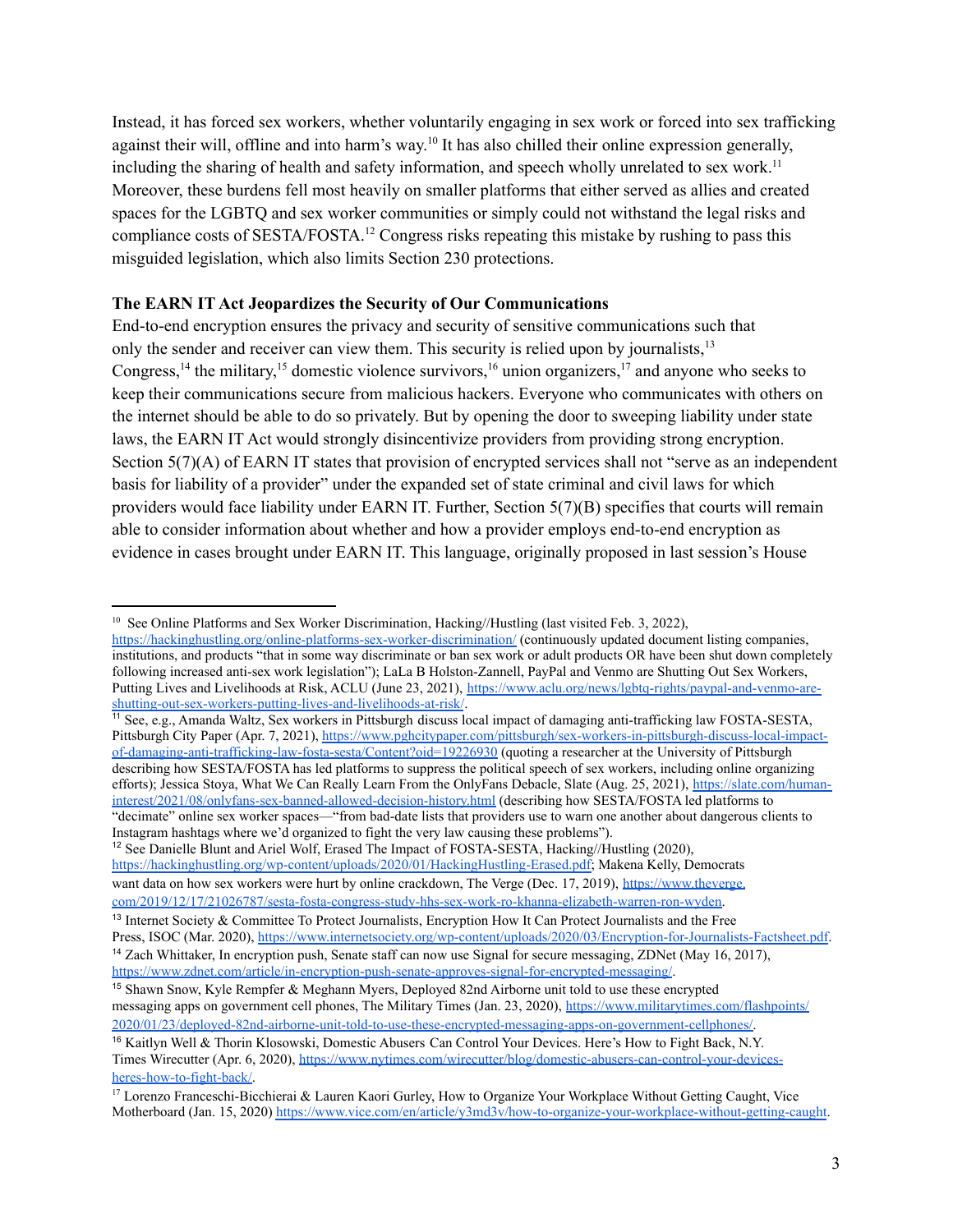companion bill,<sup>18</sup> takes the form of a protection for encryption, but in practice it will do the opposite: courts *could* consider the offering of end-to-end encrypted services as evidence to prove that a provider is complicit in child exploitation crimes. While prosecutors and plaintiffs could not claim that providing encryption, alone, was enough to constitute a violation of state CSAM laws, they would be able to point to the use of encryption as evidence in support of claims that providers were acting recklessly or negligently. Even the mere threat that use of encryption could be used as evidence against a provider in a criminal prosecution will serve as a strong disincentive to deploying encrypted services in the first place.

Additionally, EARN IT sets up a law enforcement-heavy and Attorney General-led Commission charged with producing a list of voluntary "best practices" that providers should adopt to address CSAM on their services. The Commission is free to, and likely will, recommend against the offering of end-to-end encryption, and recommend providers adopt techniques that ultimately weaken the cybersecurity of their products. While these "best practices" would be voluntary, they could result in reputational harm to providers if they choose not to comply. There is also a risk that refusal to comply could be considered as evidence in support of a provider's liability, and inform how judges evaluate these cases. States may even amend their laws to mandate the adoption of these supposed best practices. For many companies, the lack of clarity and fear of liability, in addition to potential public shaming, will likely disincentivize them from offering strong encryption, at a time when we should be encouraging the opposite.

## **The EARN IT Act Risks Undermining Child Abuse Prosecutions**

The EARN IT Act risks transforming providers into agents of the government for purposes of the Fourth Amendment.<sup>19</sup> If a state law has the effect of compelling providers to monitor or filter their users' content so it can be turned over to the government for criminal prosecution, the provider becomes an agent of the government and any CSAM it finds could become the fruit of an unconstitutional warrantless search.<sup>20</sup> In that case, the CSAM would properly be suppressed as evidence in a prosecution and the purveyor of it could go free. At least two state laws—those of Illinois and South Carolina—would have that effect.<sup>21</sup>

#### \*\*\*

The EARN IT Act would have devastating consequences for everyone's ability to share and access

<sup>19</sup> Hannah Quay-de la Vallee & Mana Azarmi, The New EARN IT Act Still Threatens Encryption and Child Exploitation Prosecutions, Center for Democracy & Technology (Aug. 25, 2020), <sup>18</sup> H.R. 8454, 116th Cong. (EARN IT Act of 2020), [https://www.congress.gov/bill/116th-congress/house-bill/8454/text;](https://www.congress.gov/bill/116th-congress/house-bill/8454/text) see also Riana Pfefferkorn, House Introduces EARN IT Act Companion Bill, Somehow Manages to Make It Even Worse (Oct. 5, 2020), <https://cyberlaw.stanford.edu/blog/2020/10/house-introduces-earn-it-act-companion-bill-somehow-manages-make-it-even-worse>

<sup>20</sup> See Skinner v. Railway Labor Executives' Association, 489 U.S. 602, 614 (1989) ("Although the Fourth Amendment does not apply to a search or seizure, even an arbitrary one, effected by a private party on his own initiative, the Amendment protects against such intrusions if the private party acted as an instrument or agent of the Government."). See also United States v. Stevenson, 727 F.3d 826, 829 (8th Cir. 2013) ("Even when a search is not required by law, however, if a statute or regulation so strongly encourages a private party to conduct a search that the search is not 'primarily the result of private initiative,' then the Fourth Amendment applies").

 $21$  720 ILCS 5/11-20 (2012) (Illinois law effectively compelling providers to inspect the contents of their customer's communications for obscenity, which would include CSAM, by criminalizing publication of obscenity with knowledge or after "recklessly failing to exercise reasonable inspection"); SC Code § 16-15-305 (2012) (South Carolina law effectively compelling providers to inspect the contents of their customer's communications for obscenity, which would include CSAM, by criminalizing "knowingly" disseminating obscenity and defining "knowingly" to include failing to exercise reasonable inspection).

<https://cdt.org/insights/the-new-earn-it-act-still-threatens-encryption-and-child-exploitation-prosecutions/>.